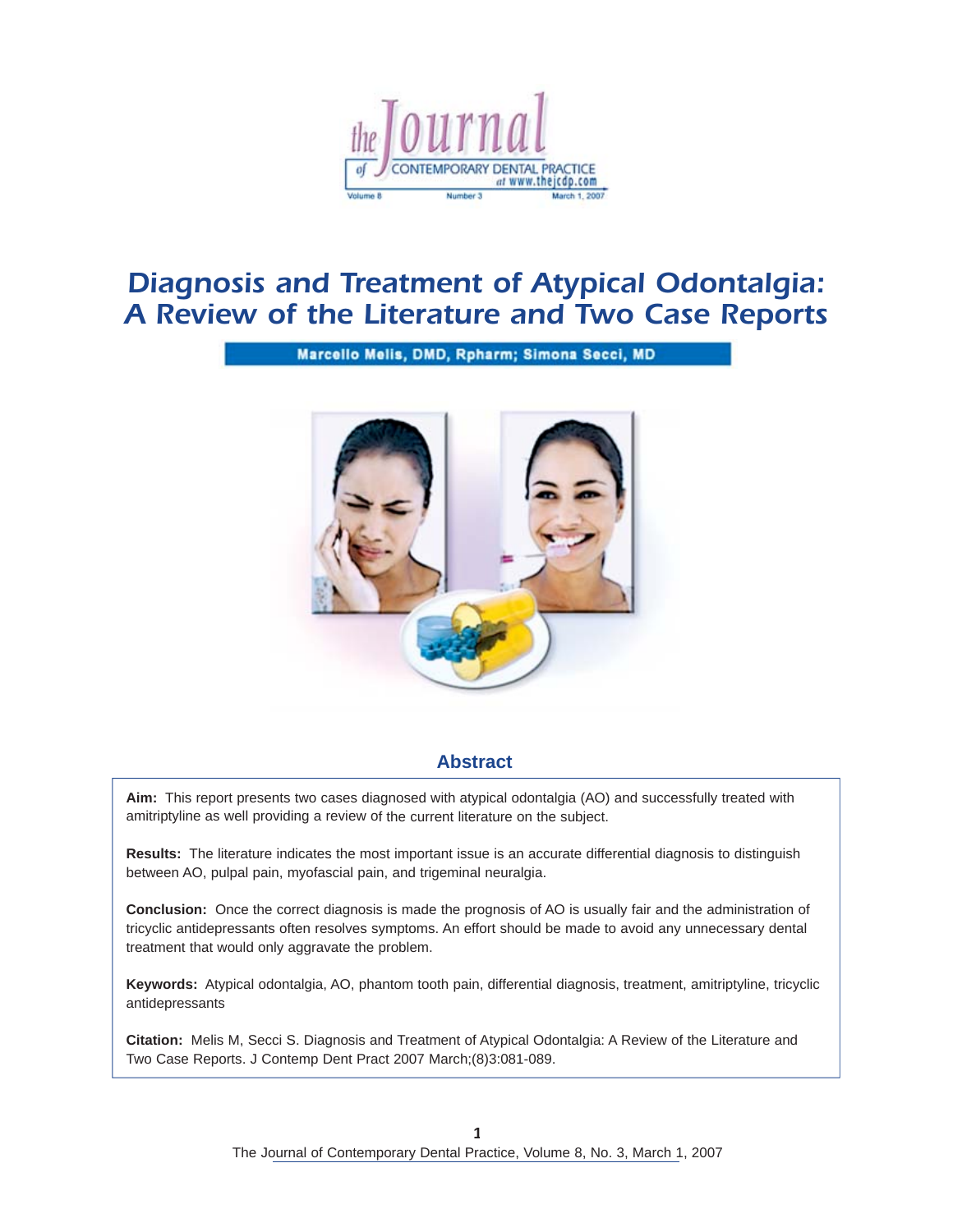#### **Introduction**

Atypical odontalgia (AO) has been defined by Merskey<sup>1</sup> as "severe throbbing pain in the tooth without major pathology." In fact the primary symptom is pain, usually located in a tooth or a tooth site,<sup>29</sup> that may spread with time involving the entire maxilla or the mandible.<sup>2,4,6-10</sup> The pain is frequently continuous and persistent , but fluctuating in intensity $4-5,7,11$  with no signs of pathosis present. The purpose of this manuscript is to present two cases of AO, mainly focusing on the diagnosis and treatment of the disease, and to describe these cases who were patients suffering from AO that were successfully treated pharmacologically.

> Trigeminal Neuralgia **Myofascial Pain Pulpal Pain**

# Atypical Odontalgia

#### **Literature Review**

A MEDLINE search was performed selecting the articles on AO written in the English language and published from 1966 to 2004. The term "phantom tooth pain" was also included in the research since it has been frequently employed in the literature. Several articles were found on the topic with ten $2,5,10-17$  involving cases clinically evaluated and treated.

Pain is described as the main characteristic of the disease, usually located in a tooth or a tooth site,<sup>29</sup> that can spread to a wider part of the face<sup>2,4,6-9,10</sup> and usually starts after a dental or surgical procedure.<sup>18-20</sup> The pathology is more frequent in female patients in their mid-40s,<sup>1,9-</sup> <sup>10,21-25</sup> affecting predominantly maxillary molars and premolars.<sup>2,6,9,25-26</sup> Typically no clear tooth or periodontal pathoses are evident, no radiographic signs are present, and anesthetic block of the involved tooth provides equivocal results.<sup>2,9,18-20,26</sup> The pain also stops during sleep.<sup>9,18-20</sup>

The pathophysiology of AO is not clear, yet idiopathic,<sup>6,20,27-28</sup> psychogenic,<sup>20,29-31</sup> and neuropathic<sup>3,19-20,32</sup> hypotheses have been suggested. Probably the most accepted theory is deafferentation of the nerves involved is caused by a traumatic injury with changes occurring at the level of the peripheral, central, and autonomic nervous systems.<sup>20,33-34</sup>

There are no universally accepted guidelines for the diagnosis of AO while several authors have suggested their own.<sup>1-3,7,18-19,21,35</sup> In our opinion the diagnostic criteria best describing the disease are the ones proposed by Graff-Radford and Solberg<sup>26</sup> in 1992 (Table 1). They are very simple but focus on all of the typical characteristics of AO. The criteria describe the pain which is the principle characteristic of the disease in terms of location, timing, and duration. Moreover, the criteria help with the differential diagnosis by indicating the absence of clinical signs of pathology, and local anesthesia does not resolve the pain.

#### **Differential Diagnosis**

Particular attention to the diagnosis and treatment of AO was paid during the literature review. As a result, the authors propose some guidelines for the differential diagnosis of AO based on the reports examined.

Since a patient with AO might present with pain in the gingiva, mandible, maxilla, a single tooth, or other parts of the face,<sup>2-10</sup> other pathologies characterized by similar symptoms need to be considered. The most common source of dental pain is pulpal in origin which can be confused with AO. However, several factors help to differentiate between the two diseases. They relate to the characteristics of pain and its

**Table 1. Diagnostic criteria for Atypical Odontalgia.26**

| 11.6.1 Idiopathic Toothache (Atypical Odontalgia). |                                           |  |
|----------------------------------------------------|-------------------------------------------|--|
|                                                    | A. Pain in a tooth or a tooth site.       |  |
|                                                    | B. Continuous or almost continuous pain.  |  |
|                                                    | C. Pain persisting more than four months. |  |
|                                                    | D. No sign of local or referred pain.     |  |
|                                                    | E. Equivocal somatic nerve block.         |  |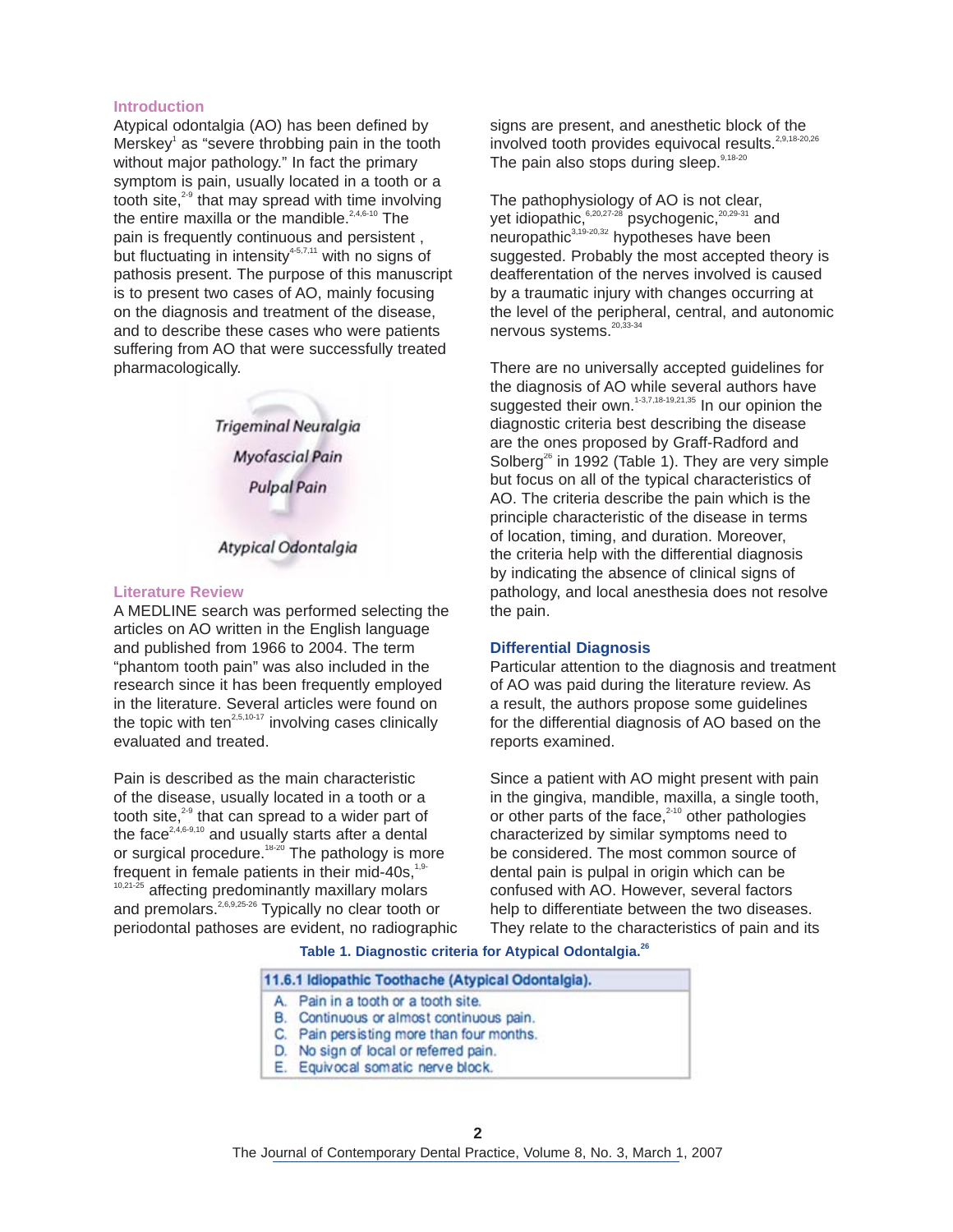duration, the evidence of pathology in the tooth, and the response to treatment and diagnostic tests.<sup>3,9,21</sup> The details of this diagnostic approach are shown in Table 2.

Another condition frequently a cause of pain symptoms in the orofacial region is myofascial pain. The principle test to help differentiate between AO and myofascial pain is palpation of the orofacial muscles. In a patient affected by myofascial pain palpation elicits pain not only at the site of palpation but can be referred to other areas of the face.<sup>19,36</sup> Conversely, AO pain is not affected by muscle palpation. The details of this approach are shown in Table 3.

A less common disease that can be confused with AO is trigeminal neuralgia. It is characterized by sharp pain in the absence of any signs of pathosis, and the pain can be localized in a tooth. However, the characteristics of the pain and the frequent presence of trigger zones allow us to differentiate between the two pathologies.<sup>7,9,18-19,35,37</sup> The details of this approach are shown in Table 4.

## **Treatment**

The most important evidence to be deduced from the articles reviewed on this topic is dental procedures should be avoided in the treatment of AO. Furthermore, the literature indicates pharmacologic treatment is often successful.

| Table 2. Differential diagnosis between Atypical Odontalgia and pulpal pain. |  |  |  |  |  |
|------------------------------------------------------------------------------|--|--|--|--|--|
|------------------------------------------------------------------------------|--|--|--|--|--|

| <b>Atypical Odontalgia</b> |                                                                                                      | <b>Pulpal Pain</b>                                                                                                    |  |
|----------------------------|------------------------------------------------------------------------------------------------------|-----------------------------------------------------------------------------------------------------------------------|--|
|                            | Pain is constant and unchanging over weeks or<br>months.                                             | 1. Pain is oscillating and tends to worsen or<br>improve with time.                                                   |  |
| 2.                         | Local provocation of the tooth (hot, cold,<br>pressure) does not relate consistently to the<br>pain. | 2. Local provocation (hot, cold, pressure)<br>exacerbates the pain.<br>3. Clinical or radiographic signs of pathology |  |
| 3.                         | No clinical or radiographic signs of pathology<br>(decay, fracture) are present in the tooth.        | (decay, fracture) can be detected in the tooth.<br>Dental therapy resolves the pain.<br>4.                            |  |
| 4.                         | Repeated dental therapies fail to resolve the<br>pain.                                               | 5. Local anesthesia resolves the pain.                                                                                |  |
| 5.                         | Response to local anesthesia is equivocal.                                                           |                                                                                                                       |  |

#### **Table 3. Differential diagnosis between Atypical Odontalgia and myofascial pain.**

| <b>Atypical Odontalgia</b> |                                                                                                                                                                     | <b>Myofascial Pain</b>                                                                                                                                                                                                                                                                                           |  |  |
|----------------------------|---------------------------------------------------------------------------------------------------------------------------------------------------------------------|------------------------------------------------------------------------------------------------------------------------------------------------------------------------------------------------------------------------------------------------------------------------------------------------------------------|--|--|
|                            | Pain in a tooth or a tooth site.<br>Mandibular function does not affect the pain.<br>There are no trigger points, and muscle<br>palpation does not affect the pain. | 1. Pain is rarely limited to a tooth, it involves the<br>preauricular and temporal regions, face, neck,<br>and shoulder.<br>2. Movements of the mandible (chewing, talking,<br>yawning) commonly exacerbate the symptoms.<br>3. Trigger points can elicit referred pain<br>spontaneously or on muscle palpation. |  |  |

## **Table 4. Differential diagnosis between Atypical Odontalgia and trigeminal neuralgia.**

| Atypical odontalgia                                                                                                                                                                                                              | <b>Trigeminal Neuralgia</b>                                                                                                                                                                                                                                                                                                                                               |
|----------------------------------------------------------------------------------------------------------------------------------------------------------------------------------------------------------------------------------|---------------------------------------------------------------------------------------------------------------------------------------------------------------------------------------------------------------------------------------------------------------------------------------------------------------------------------------------------------------------------|
| • Pain is dull and continuous.<br>More frequent in women in their mid 40s.<br>No trigger zones are present.<br>• Symptoms are usually preceded by a traumatic<br>event to the tooth (root canal treatment,<br>extraction, etc.). | · Pain is paroxysmal, unilateral, sharp, sudden,<br>electrical, stabbing, recurrent ; confined to the<br>distribution of one or more branches of the<br>trigeminal nerve.<br>• Age of onset after the fourth decade, with peak<br>in the fifth and sixth decades.<br>• Presence of trigger zones when, stimulated by<br>touch elicit the pain.<br>• No history of trauma. |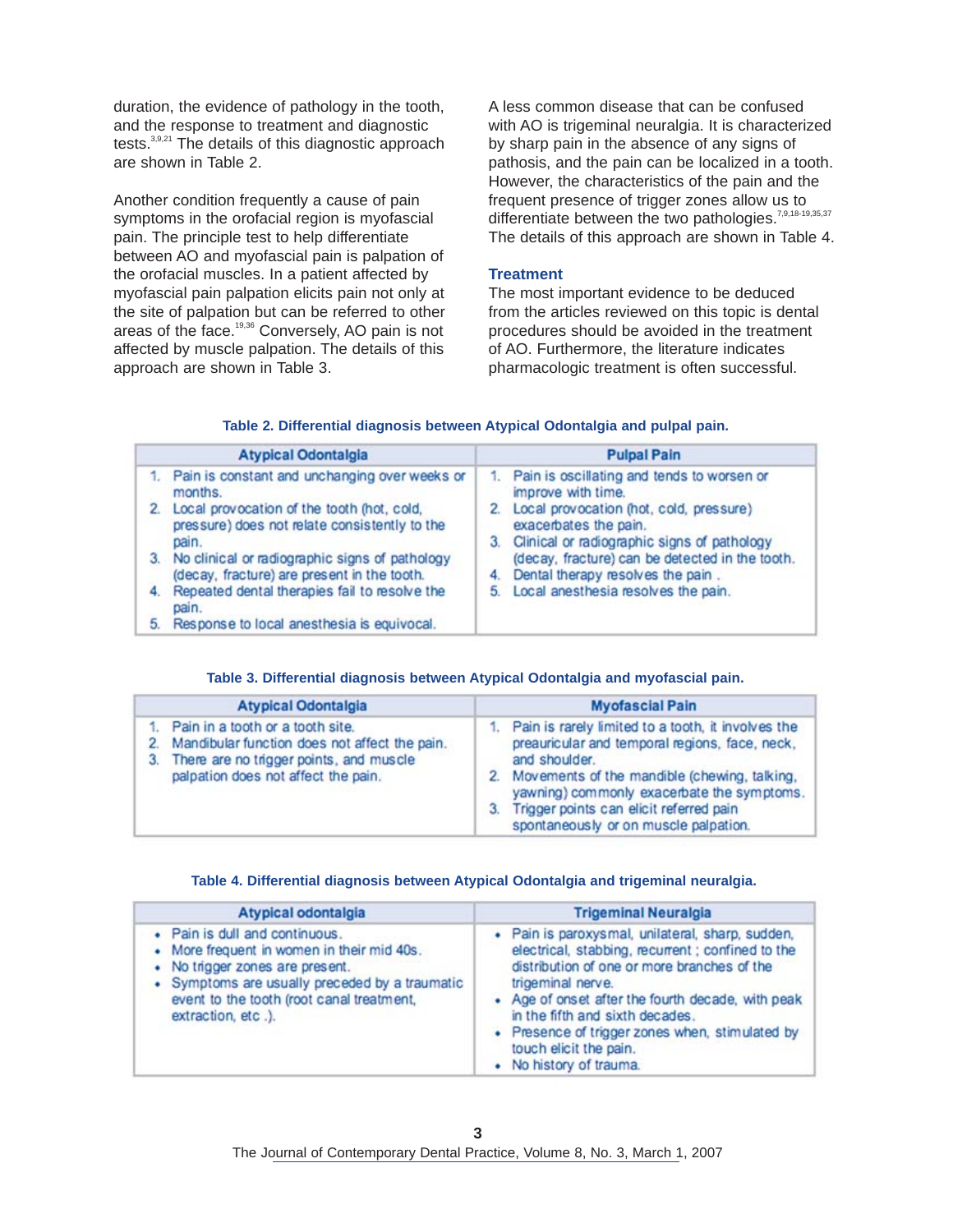Administration of several medications has been tried and reported to achieve control of the pain in patients affected by AO. These medications include:

- gabapentin<sup>18</sup>
- $clonazepam<sup>4,18-19</sup>$
- baclofen<sup>4,18-19</sup>
- $\acute{\mathsf{E}}$ ø and  $\acute{\mathsf{E}}$  *i*-blockers<sup>4</sup>
- $aspirin<sup>12</sup>$
- phentolamine infusion<sup>13</sup>
- $*$  cocaine<sup>18-19</sup>
- $*$  doxepin<sup>10,15</sup>
- \* monoamine oxidase inhibitors 14,19,38
- \* opioids<sup>18-19</sup>
- injections of local anesthetics and  $corticosteroids^{18-19}$
- sympathetic and parasympathetic nerve  $b$ locks $4,12$
- topical capsaicin<sup>3,13</sup>
- eutectic mixture of lidocaine and prilocaine  $base<sup>13</sup>$

The most efficacious medications that have been described are tricyclic antidepressants2-4,10-16,18-19,21,39 alone or in association with phenothiazines.<sup>2,10,12,18-19,39</sup>

A report by Marbach<sup>12</sup> described 25 cases of AO, out of which 17 were treated with tricyclic antidepressants. Good results were obtained in 69% of the cases (11 out of 16) with relief from the pain. Similar results were achieved by Brooke<sup>17</sup> who reported permanent resolution of the symptoms for 50% of 22 patients after administration of tricyclic antidepressants.

Kreisberg<sup>15</sup> described two cases of AO, the first case was treated with amitriptyline and the pain subsided completely after two months, the second case was also treated with amitriptyline and the patient experienced a gradual reduction of the symptoms. The treatment of anxiety was necessary to achieve complete relief.

Another eight cases were described by Reik.<sup>5</sup> Five out of eight patients were treated with amitriptyline in doses ranging from 25 mg to 200 mg. One patient discontinued the medication because of side effects (excessive drowsiness) and one never took the medicine. Among the other three patients, 75-100% of pain relief was obtained.

Bates and Stewart 10 described three cases, out of 30 treated, specifying management of AO was started using amitriptyline associated with perphenazine in one patient and amitriptyline associated with trifluophenazine in a second patient. In both patients pain relief was achieved but the medication could not be tapered. In a third patient successful results were obtained using imipramine followed by doxepin.

Schnurr and Brooke<sup>14</sup> presented results after treatment of 120 patients with AO and reported partial relief from pain after treatment with antidepressants. However, long-term follow-up (5 years or more from first visit) revealed 19 out of 28 patients that could be reached still had pain.

In two cases described by Pertes et al.<sup>2</sup> amitriptyline alone or in association with fluophenazine either eliminated or significantly reduced the pain. Similar results were achieved by Battrum and Gutmann<sup>11</sup> who reported a single case of AO completely resolved after administration of amitriptyline.

Lilly and Law<sup>16</sup> describe two cases where tricyclic antidepressants were used to treat the pain. In the first case amitriptyline was prescribed and the patient had complete relief. In the second case nortriptyline was prescribed and the patient obtained significant, but not complete relief from the pain.

Although amitriptyline is the medication that has been reported more frequently in the literature, 2-3,10-12,15-16,19,21,39-40 other tricyclic antidepressants have been used (imipramine, 2,10,39 nortriptyline,<sup>2,16</sup> and dothiepen<sup>38</sup>) and probably have the same effect. Treatment starts with a low dose of 20-25 mg of amitriptyline that needs to be adjusted according to two factors: (1) pain control and (2) adverse reactions. The dose is titrated until acceptable pain level is achieved, usually reaching up to 75 mg per day,<sup>2-3,15,21,39</sup> but the appearance of side effects can prevent the clinician from increasing the dosage. In this case the first option is to switch to a different drug within the same category, like imipramine and nortriptyline. Common side effects of amitriptyline include: dizziness, drowsiness, headache, xerostomia, constipation, increased appetite and weight gain, nausea, weakness, hypotension,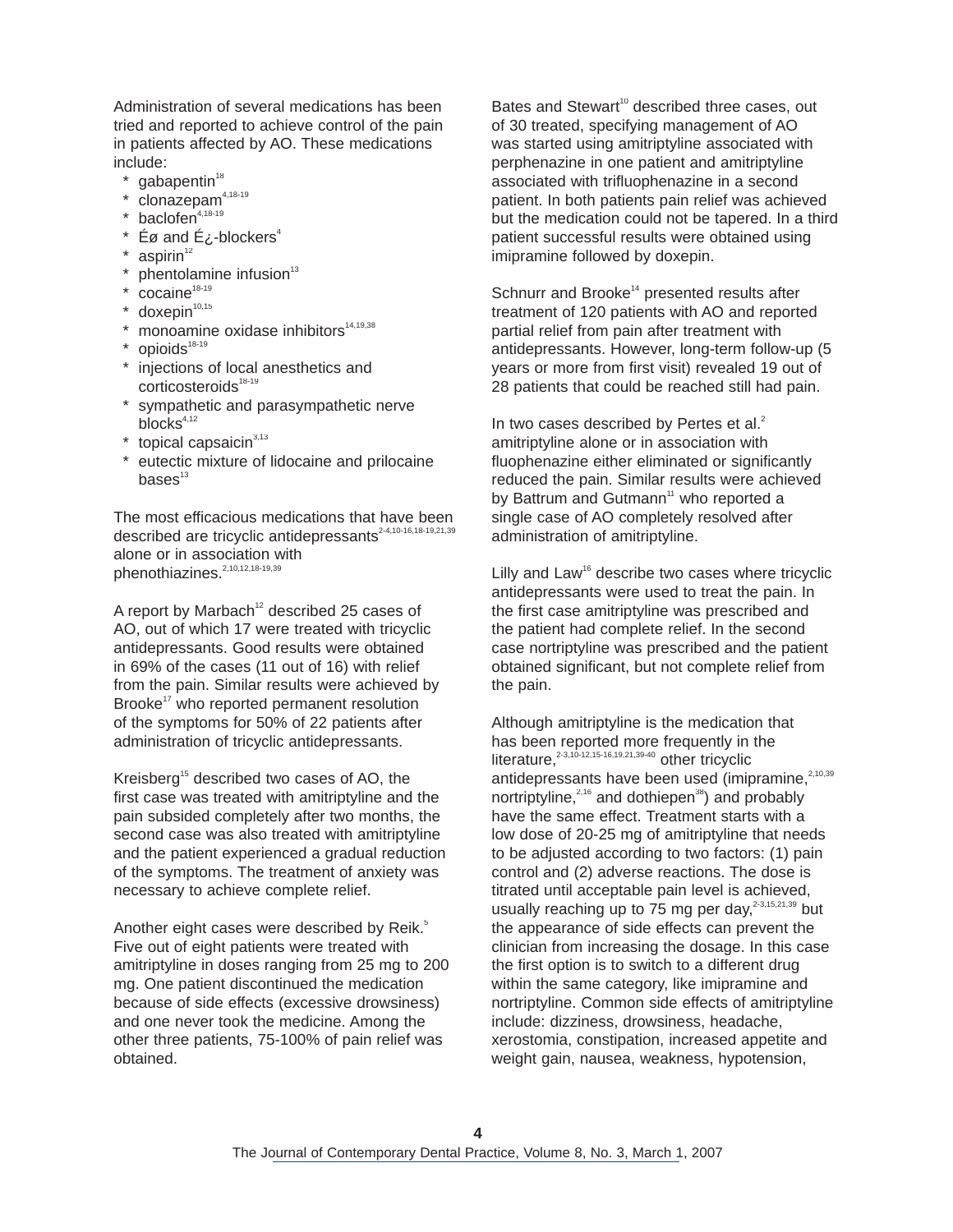arrhythmias, tachycardia, nervousness, sedation, diarrhea, and many others that are less frequent.<sup>41</sup> Other antidepressants share similar effects,<sup>42-</sup> 44 however, imipramine and more markedly nortriptyline cause less incidence of drowsiness, orthostatic hypotension, and cardiac arrhythmias.<sup>45</sup> In the event symptoms cannot be controlled by the use of tricyclic antidepressants alone, phenothiazines can be included in the therapeutic regime.

Nonetheless, particular attention should be paid to patient response to antidepressant medications because adverse reactions include tardive dyskinesia, which is a permanent extrapyramidal movement disorder. 46 Their use should be limited to the cases that cannot be resolved otherwise, and the dose should be tapered and discontinued after pain control is achieved.

## **Case Reports**

#### **Case One**

A 38-year-old female presented for evaluation of pain in her upper left first molar. She reported the pain started one year earlier right after the tooth "exploded" while chewing a piece of toast. The tooth was endodontically treated by her dentist, but the pain did not stop and spread to the entire zygoma and the left side of the neck below the ear. The pain was described as continuous and dull, occasionally throbbing. It was exacerbated by warmth such as sitting beside the fireplace or staying in the sun. It was typically absent during sleep but resumed about one hour after awakening.



Non-steroidal antinflammatory drugs such as ketoprofen and diclofenac reduced but did not eliminate the pain. The patient was previously treated for anxiety with alprazolam but that treatment did not affect the pain. A clinical examination revealed the following: malocclusion (loss of vertical dimension of occlusion; mandibular midline shift to the left) and tenderness on palpation of the left masseter and right lateral pterygoid muscles and the temporalis tendon. In addition, the left trapezius, levator scapulae, and scalene muscles were tender. The range of motion of the temporomandibular joints was normal, yet the left joint was tender and a reciprocal click was heard on opening and closing of the mouth.

A diagnosis of pulpal pain and trigeminal neuralgia (Table 2 and Table 4) was ruled out because of the duration, location, and the characteristics of the pain. Percussion of the tooth did not affect the pain, and there was an absence of caries, periodontal, and trigger zones to elicit the pain. The differential diagnosis was limited to AO and myofascial pain because the patient reported some muscle ache both spontaneously and on palpation. As a result, the diagnostic effort focused on determining if her main complaint was caused by muscle dysfunction or a neuropathic condition. Following the criteria listed in Table 3, a diagnosis of AO was made. The patient's tooth pain was not affected by chewing, talking, yawning, or moving the mandible and was not increased by muscle palpation. The fact palpation of some muscles of the neck and shoulder elicit pain was used for a diagnosis of myofascial pain is considered comorbid with AO but not related to the tooth pain. Furthermore, many of the other features of AO were present such as: involvement of maxillary molar, female patient, age of about 40 years, previous endodontic treatment, and no pain during sleep.

A conclusive diagnosis of disc displacement without reduction of the left temporomandibular joint, myofascial pain, and AO was made. Treatment for AO was started prescribing amitriptyline 25 mg once a day before sleep. After two days, the patient complained of severe drowsiness in the morning and the dose was gradually reduced to a quarter of a tablet (6.25 mg). After two additional days, the pain was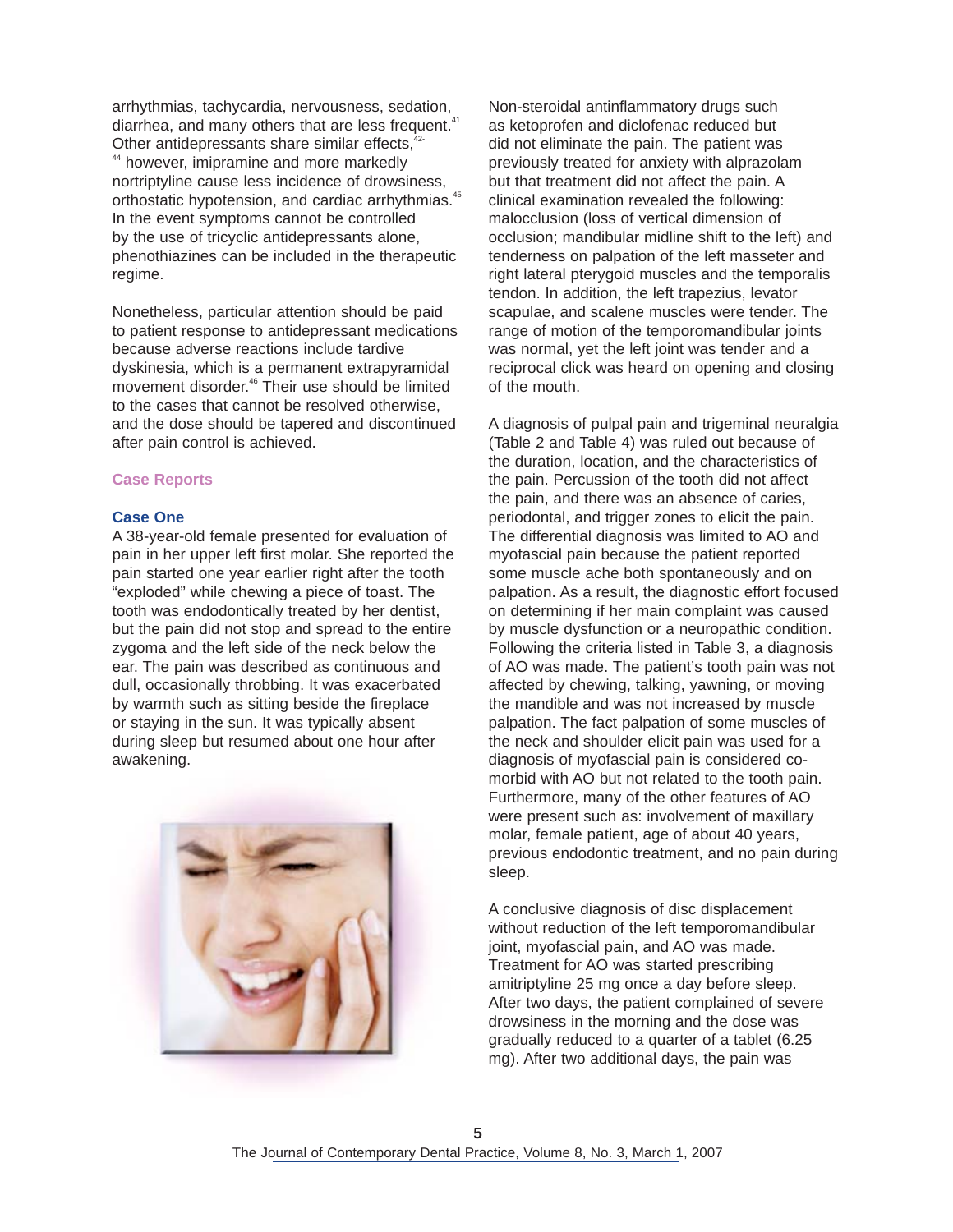reduced and no side effects were reported. The following week the patient reported complete relief from the pain with no side effects from the medication. The dosage was maintained for six weeks and then the dose of antidepressant was decreased (more for psychological reasons since the dose was already very low) and then discontinued. At a one-month follow-up visit, the patient was free of tooth pain and she chose to discontinue further treatment for her muscle pain she described as mild. At six and 12-month follow-up visits, the results obtained previously were stable and no further treatment was needed.

## **Case Two**

A 39-year-old female patient with a chief complaint of pain in the left side of the maxilla presented for evaluation. She reported the pain started as a mild discomfort limited to the cervical area of the teeth which later spread to the entire half of the maxilla and occasionally to the mandible. The pain was dull and persistent and apparently started spontaneously about one year earlier. It was milder in the morning while waking up and moderately increased when the patient clenched her teeth during the day.

Several treatments had been attempted including the administration of various medications (amoxicillin, gabapentin, tramadol, nimesulide, ketoprofen, rofecoxib, and other anti-inflammatory drugs) but the results were unsatisfactory.

Upon examination the patient showed a class II malocclusion with loss of vertical dimension of occlusion and mandibular midline shift to the right. The range of motion of the temporomandibular joints was normal and asymptomatic, and the trapezius muscle was bilaterally tender to palpation.

Similarly to the previous case, the characteristics and the duration of the pain together with the absence of any clinical and radiographic signs of dental and periodontal disease excluded a diagnosis of pulpal pain (Table 2). In addition, the muscles of the face and neck, except for the trapezius, were not tender to palpation, and palpation of the trapezius elicited only local tenderness without affecting the complaint of the patient. Therefore, diagnosis of myofascial pain was excluded as well (Table 3). The timing

of the pain and the absence of trigger zones is completely different from the typical presentation of trigeminal neuralgia and such a diagnosis was also excluded (Table 4).

The patient demonstrated some of the usual features of AO such as: involvement of the maxillary molar, female gender, and an age of about 40 years. However, the pain was also present at night, although milder than the rest of the day, with an absence of a history of trauma. These two points are not necessary for the diagnosis according to the proposed criteria $^{26}$ (Table 1), therefore, a conclusive diagnosis of AO was made.

Treatment was initiated by prescribing amitriptyline at a dosage of 10 mg once a day before sleep. The dose was gradually increased one month later to 30 mg with moderate improvement and further increased to 60 mg (20 mg three times a day) during the following month. At that time, the patient reported complete resolution of the symptoms. The dosage was kept stable for 30 days without relapse of pain. The medication was gradually decreased and then stopped within three months. At one and three month follow-up visits, the patient remained asymptomatic.

# **Discussion**

The treatment of AO in the present case reports utilized amitriptyline, which was effective in eliminating the pain in both patients. The dosage used was very low in the first case, equal to 6.25 mg, while in the second case a higher dose was necessary, equal to 60 mg a day. In both cases complete pain relief was achieved, and it was possible to decrease and then discontinure the medication without relapse of symptoms. Our results are similar to the ones reported in many previous studies describing a favorable outcome for treatment of AO with amitriptyline<sup>2-4,10-16,18-19,21,39</sup> with complete or partial relief from pain. The dosage used is similar, although there is no specific dosage indicated for the treatment. In fact the correct approach is to increase the dose of the medication until the pain subsides, with the limit imposed by the appearance of side effects. As previously mentioned, amitriptyline has been used in doses ranging from 20 mg to 75 mg<sup>2-3,10-11,15-16,21,39</sup> which are higher than the dose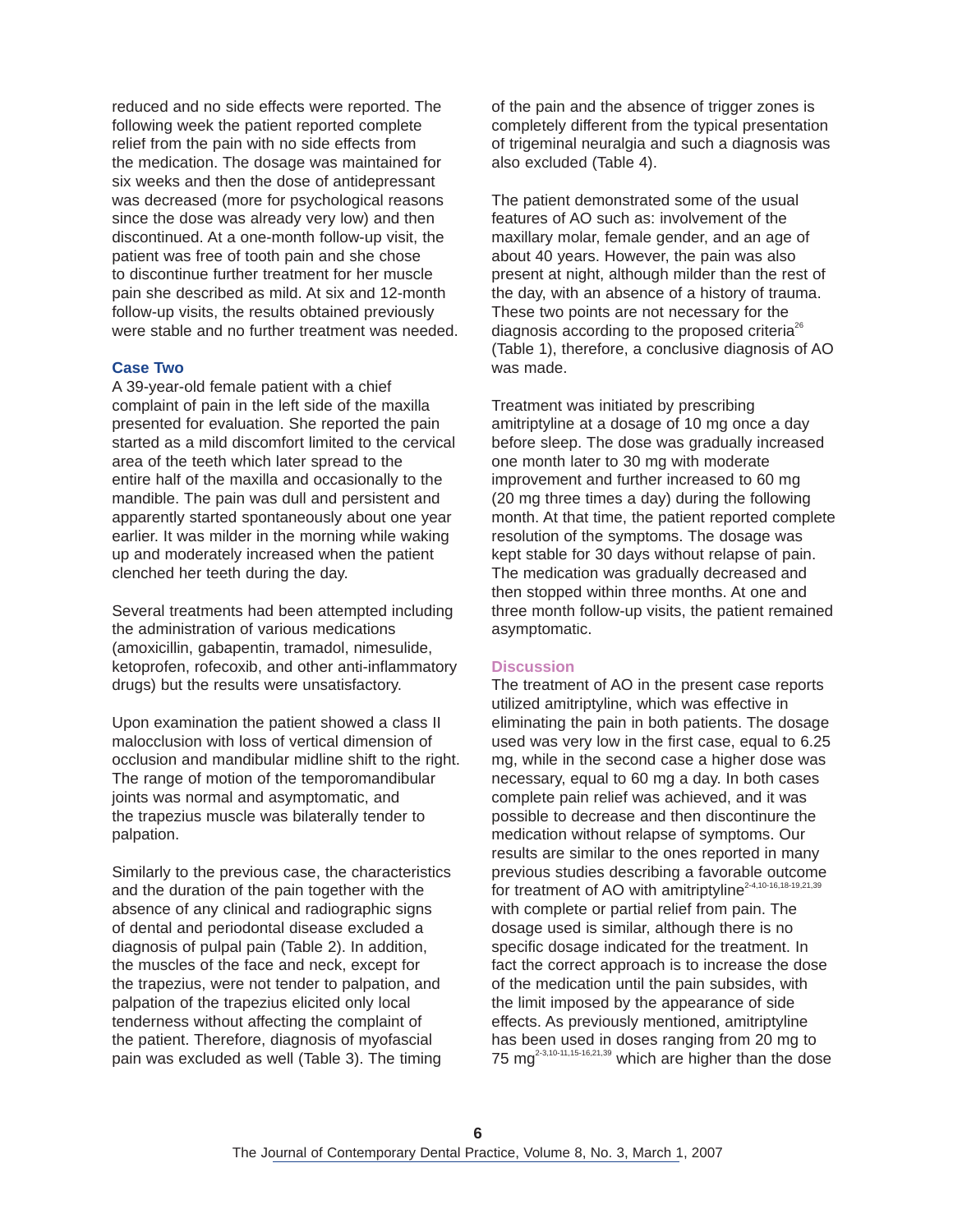

administered in the first case reported here but comparable to the dose used in the second case.

Discomfort from adverse reactions caused by the medication was easily managed by adjusting the dose. This happened paradoxically in the first case when a low dose of 25 mg produced severe drowsiness, while in the second case a higher dose of 60 mg did not create any discomfort for the patient. However, reducing the dosage in the first case eliminated the side effect without reducing the efficacy of the treatment.

Although it was not a necessity in the present case reports, when side effects cannot be tolerated by the patient and managed adjusting the dose of the medication, other tricyclic antidepressants such as imipramine<sup> $2,10,39$ </sup> and nortriptyline<sup>2,16</sup> represent alternatives available.

In fact, these drugs cause fewer adverse reactions. Imipramine and especially nortriptyline cause a lower incidence of drowsiness, orthostatic hypotension, and cardiac arrhythmia.<sup>45</sup> Unfortunately, their use in clinical practice is limited because a few reports are described in the literature<sup>2,10,16,39</sup> but they are probably as effective as amitriptyline.

Another solution not required in the present cases was the supplemental use of phenothiazines with the tricyclic antidepressant to control the pain. As mentioned previously, there is the possibility of the appearance of tardive dyskinesia as a side effect that is an extrapyramidal movement disorder which is unfortunately a permanent condition.<sup>46</sup> Therefore, the use of these medications should be limited to the patients who do not respond to tricyclic antidepressants alone. The dosage should be gradually decreased and stopped after pain control has been achieved.

# **Conclusions**

In the light of the results reported in the literature, amitriptyline seems to be the treatment of choice in the selection of a medication for the treatment of AO. Satisfactory relief from the pain is usually achieved by using this medication. The management and the outcome of the two cases reported in the present study appear to confirm this recommendation. The most important aspect of the AO patient is making the correct diagnosis, which in turn allows the clinician to take a conservative approach and avoid unnecessary dental treatment.

#### **References**

- 1. Merskey H, Bogduk N, eds. Classification of Chronic Pain: Descriptions of Chronic Pain Syndromes and Definitions of Pain Terms, 2nd Ed. Seattle: IASP Press;1994.
- 2. Pertes RA, Bailey DR, Milone AS. Atypical odontalgia a nondental toothache. J N J Dent Assoc 1995;66:29- 33.
- 3. Okeson JP. Neuropathic Pains. In: Okeson JP, ed. Bell's Orofacial Pains, 5th Ed. Chicago: Quintessence;1995:403-455.
- 4. Gross SG. Atypical odontalgia: a cause for dental failure. J Conn State Dent Assoc 1991;67:36-37.
- 5. Reik L Jr. Atypical odontalgia: a localized form of atypical facial pain. Headache 1984;24:222-224.
- 6. Woda A, Pionchon P. A unified concept of idiopathic orofacial pain: clinical features. J Orofac Pain 1999;13:172-184, discussion 185-195.
- 7. Marbach JJ. Orofacial phantom pain: theory and phenomenology. J Am Dent Assoc 1996;127: 221-229.
- 8. Biron CR. Atypical odontalgia is often dismissed as "vivid imagination" during diagnosis. RDH 1996;16:40-44.
- 9. Matwychuk MJ. Diagnostic challenges of neuropathic tooth pain. J Can Dent Assoc 2004;70: 542-546.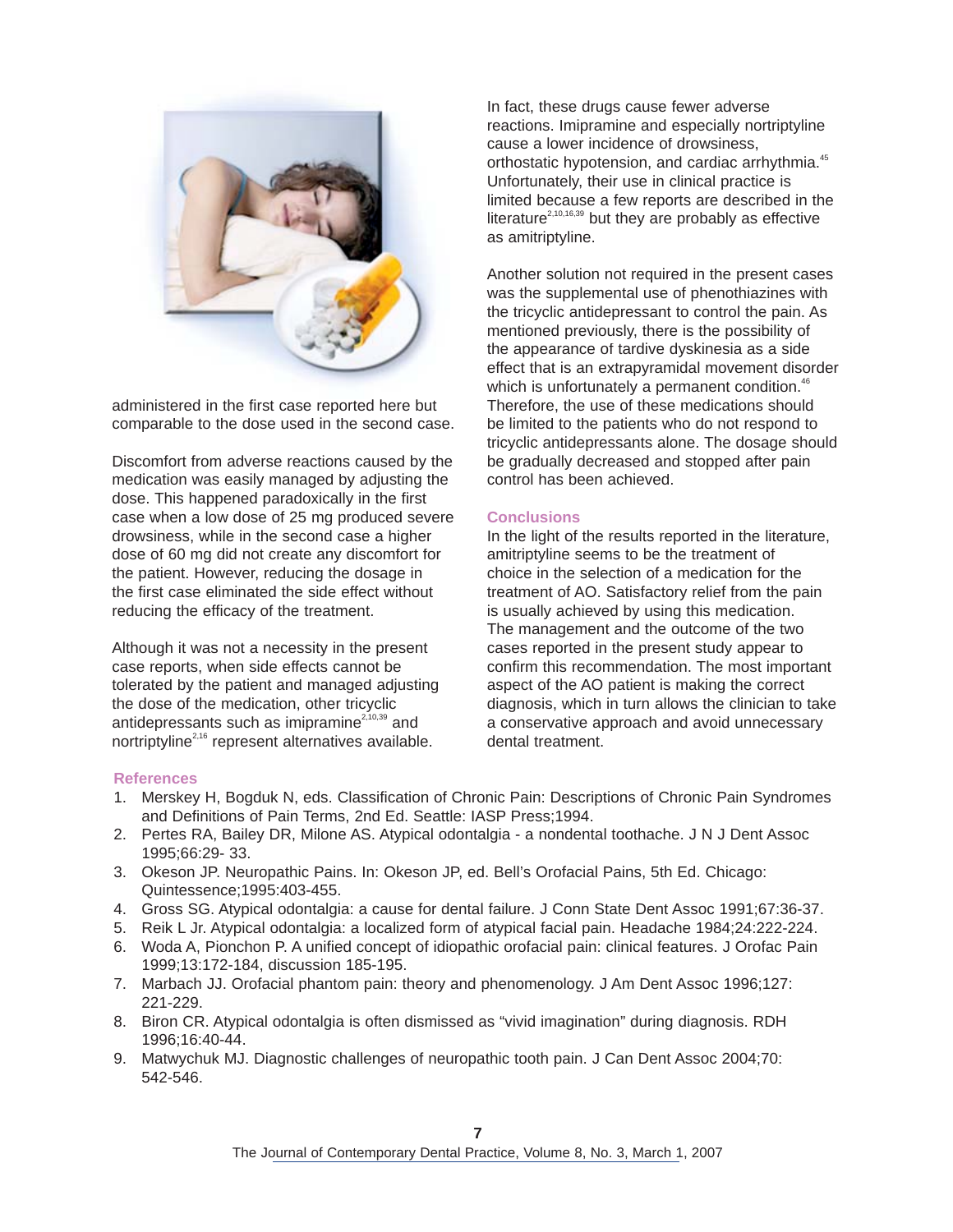- 10. Bates RE, Stewart CM. Atypical odontalgia: phantom tooth pain. Oral Surg Oral Med Oral Pathol 1991;72:479-483.
- 11. Battrum DE, Gutmann JL. Phantom tooth pain: a diagnosis of exclusion. Int Endod J 1996;29: 190-194.
- 12. Marbach JJ. Phantom tooth pain. J Endod 1978;4:362-372.
- 13. Vickers ER, Cousins MJ, Walker S, Chisholm K. Analysis of 50 patients with atypical odontalgia. A preliminary report on pharmacological procedures for diagnosis and treatment. Oral Surg Oral Med Oral Pathol Oral Radiol Endod 1998;85:24-32.
- 14. Schnurr RF, Brooke RI. Atypical odontalgia: Update and comment on long-term follow-up. Oral Surg Oral Med Oral Pathol 1992;73:445-448.
- 15. Kreisberg MK. Atypical odontalgia: differential diagnosis and treatment. J Am Dent Assoc 1982;104:852-854.
- 16. Lilly JP, Law AS. Atypical odontalgia misdiagnosed as odontogenic pain: a case report and discussion of treatment. J Endod 1997;23:337-339.
- 17. Brooke RI. Atypical odontalgia. A report of twenty-two cases. Oral Surg Oral Med Oral Pathol 1980;49:196-199.
- 18. Marbach JJ, Raphael KG. Phantom Tooth Pain: A New Look at an Old Dilemma. Pain Medicine 2000;1:68-77.
- 19. Marbach JJ. Is phantom tooth pain a deafferentation (neuropathic) syndrome? Part I: Evidence derived from pathophysiology and treatment. Oral Surg Oral Med Oral Pathol 1993;75:95-105.
- 20. Melis M, Lobo Lobo S, Ceneviz C, Zawawi K, Al-Badawi E, Maloney G, Mehta N. Atypical odontalgia: a review of the literature. Headache 2003;10:1060-1074.
- 21. Okeson JP. Differential Diagnosis and Management Considerations of Neuralgias, Nerve Trunk Pain, and Deafferentation Pain. In: Okeson JP, ed. Orofacial Pain: Guidelines for Assessment, Diagnosis, and Management. Chicago: Quintessenze;1996:73-88.
- 22. Brooke RI, Schnurr RF. Diagnosing and treating atypical odontalgia. J Massachusetts Dent Soc 1995;44:30-32.
- 23. Marbach JJ, Hulbrock J, Hohn C, Segal AG. Incidence of phantom tooth pain: an atypical facial neuralgia. Oral Surg Oral Med Oral Pathol 1982;53:190-193.
- 24. Pollmann L. Determining factors of the phantom tooth. NY State Dent J 1993:42-45.
- 25. Klausner JJ. Epidemiology of chronic facial pain: diagnostic usefulness in patient care. J Am Dent Assoc 1994;125:1604-1611.
- 26. Graff-Radford SB, Solberg WK. Atypical odontalgia. J Craniomandib Disord Oral Facial Pain 1992;6:260-265.
- 27. Woda A, Pionchon P. A unified concept of idiopathic orofacial pain: pathophysiologic features. J Orofac Pain 2000;14:196-212.
- 28. Woda A, Pionchon P. Orofacial idiopathic pain: clinical signs, causes and mechanisms. Rev Neurol 2001;157:265-283.
- 29. Marbach JJ. Is phantom tooth pain a deafferentation (neuropathic) syndrome? Part II: Psychosocial considerations. Oral Surg Oral Med Oral Pathol 1993;75:225-232.
- 30. Remick RA, Blasberg B, Barton JS, Campos PE, Miles JE. Ineffective dental and surgical treatment associated with atypical facial pain. Oral Surg Oral Med Oral Pathol 1983;55:355-358.
- 31. Lascelles RG. Atypical facial pain and depression. Br J Psychiatry 1966;122:651-659.
- 32. Grushka M, Epstein JB, Gorsky M. Burning mouth syndrome and other oral sensory disorders: a unifying hypothesis. Pain Res Management 2003;8:133-135.
- 33. Melis M, Zawawi K, Al-Badawi E, Lobo Lobo S, Mehta N. Complex regional pain syndrome in the head and neck: a review of the literature. J Orofac Pain 2002;16:93-104.
- 34. Costigan M, Woolf CJ. Pain: Molecular Mechanisms. J Pain 2000;1(suppl.1):35-44.
- 35. Oleson J. The international classification of headache disorders. 2nd Ed. Cephalalgia 2004;24(suppl 1):1-152.
- 36. Travell JG, Simons DG. Apropos of all muscles. Chapter 3. In: Travell JG, Simons DG, eds. Myofacial pain and dysfunction – The trigger point manual. The upper extremities. Baltimore: Williams &Wilkins, 1983:45-102.